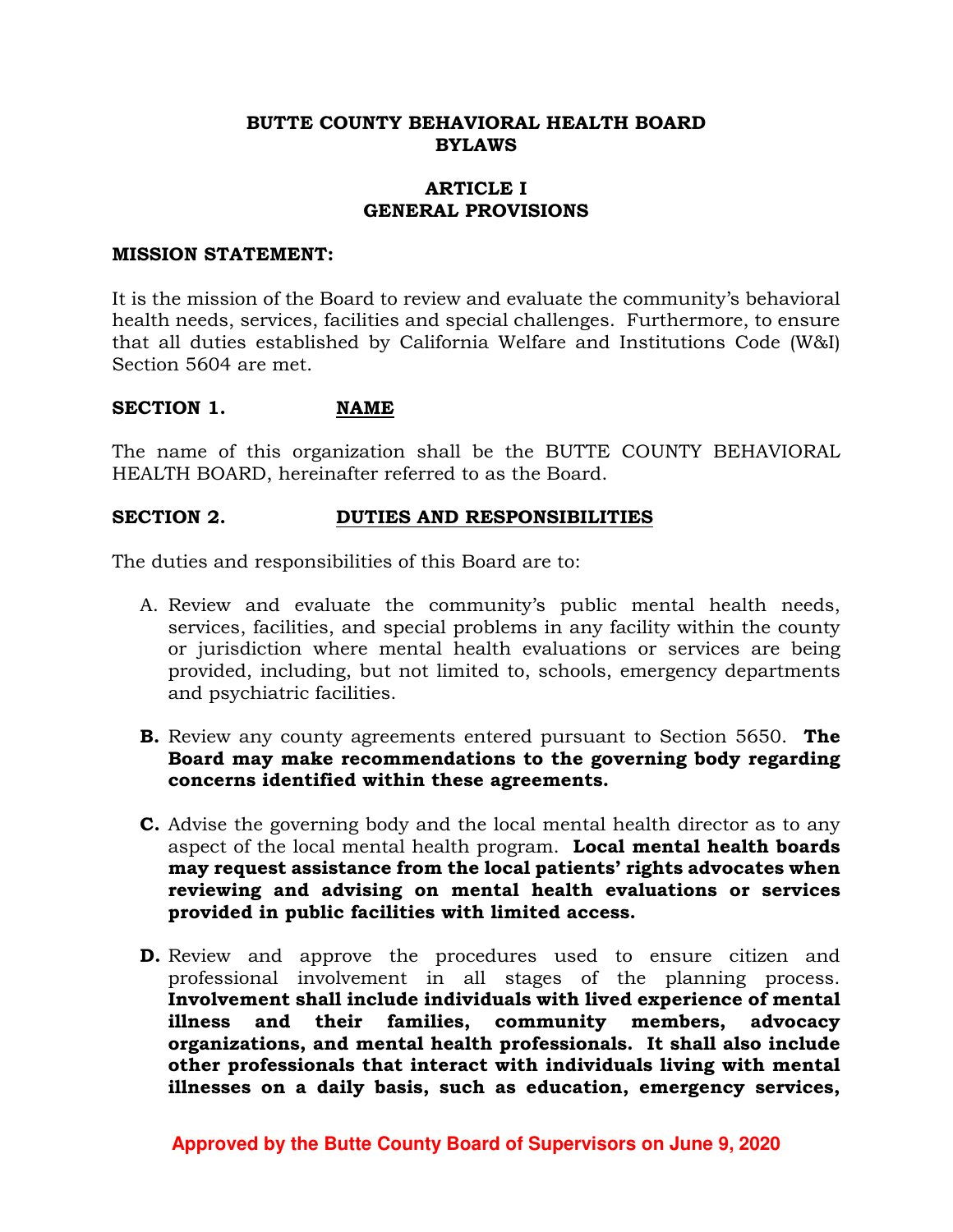**employment, health care, housing, law enforcement, local business owners, social services, seniors, transportation and veterans.** 

- E. Submit an annual report approved by the Board to the Board of Supervisors on the needs and performance of the Department of Behavioral Health.
- **F. May review and make recommendations on applicants for the appointment of the local director of mental health services. The Board may be included in the selection process prior to the vote of the governing body.**
- **G. Review and comment on the County's performance outcome data and communicate its findings to the California Behavioral Health Planning Council.**
- H. Inform and educate the public to understand behavioral health issues, as well as program development, coordination of services and planning.
- **I. The Board shall assess the impact of the realignment of services from the State to the County, on services delivered to clients and on the local community.**
- **J. Pursuant to W & I Code Section 5848, the Board will conduct a public hearing on the County's Mental Health Services Act Three Year Program and Expenditure Plan and Annual Update. The Board shall review the adopted plan or update and make recommendations to the local behavioral health agency for revisions.**
- K. The Board of Supervisors can transfer additional duties or authority to the Board.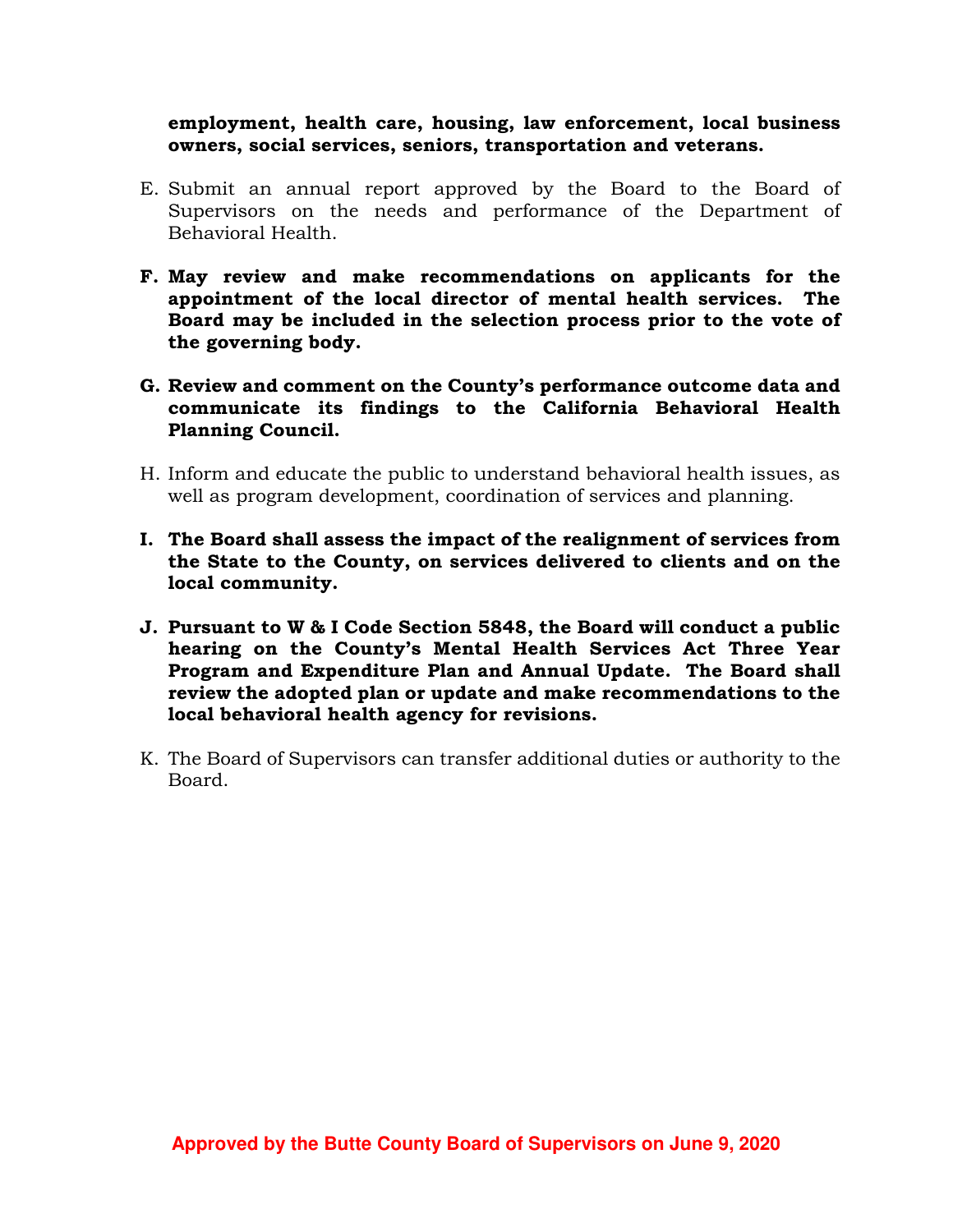## **ARTICLE II MEMBERSHIP**

# SECTION 1. **MEMBERSHIP**

- A. Number of members:
	- 1. The Board shall have a minimum of 13 members.
	- 2. 50 percent of the membership shall be direct consumers or family members of consumers who are receiving mental health services. Of those, half (3) shall be direct consumers and half (3) shall be family members of consumers who are receiving mental health services. Additionally, the Board will attempt to appoint individuals who have experience with and knowledge of the mental health system. This would include members of the community that engage with individuals living with mental illness in the course of the daily operations, such as representatives of the Butte County Office of Education, large and small businesses, hospital districts, physicians practicing in emergency departments, city police chiefs, the Butte County Sheriff or designee, and community and nonprofit service providers.
	- 3. One member shall be a member of the Board of Supervisors.
	- 4. One member shall represent Law Enforcement.
	- 5. One member shall represent youth.
	- 6. Six (6) members shall be community members if the Behavioral Health Board comprises fifteen (15) members.

### **SECTION 2. PROHIBITED EMPLOYMENT OF MEMBERS**

- A. No member of the Board or his or her spouse shall be a full-time or parttime employee of the Department of Behavioral Health, an employee of the State Department of Mental Health, or an employee of, or a member of the governing body of a contract agency with the Department of Behavioral Health.
- B. A consumer of mental health services who has obtained employment with an employer as described in Section 2, Paragraph A, and who holds a position in which he or she does not have any interest, influence, or authority over any financial or contractual matter concerning the employer may be appointed to the Board. The member shall abstain from voting on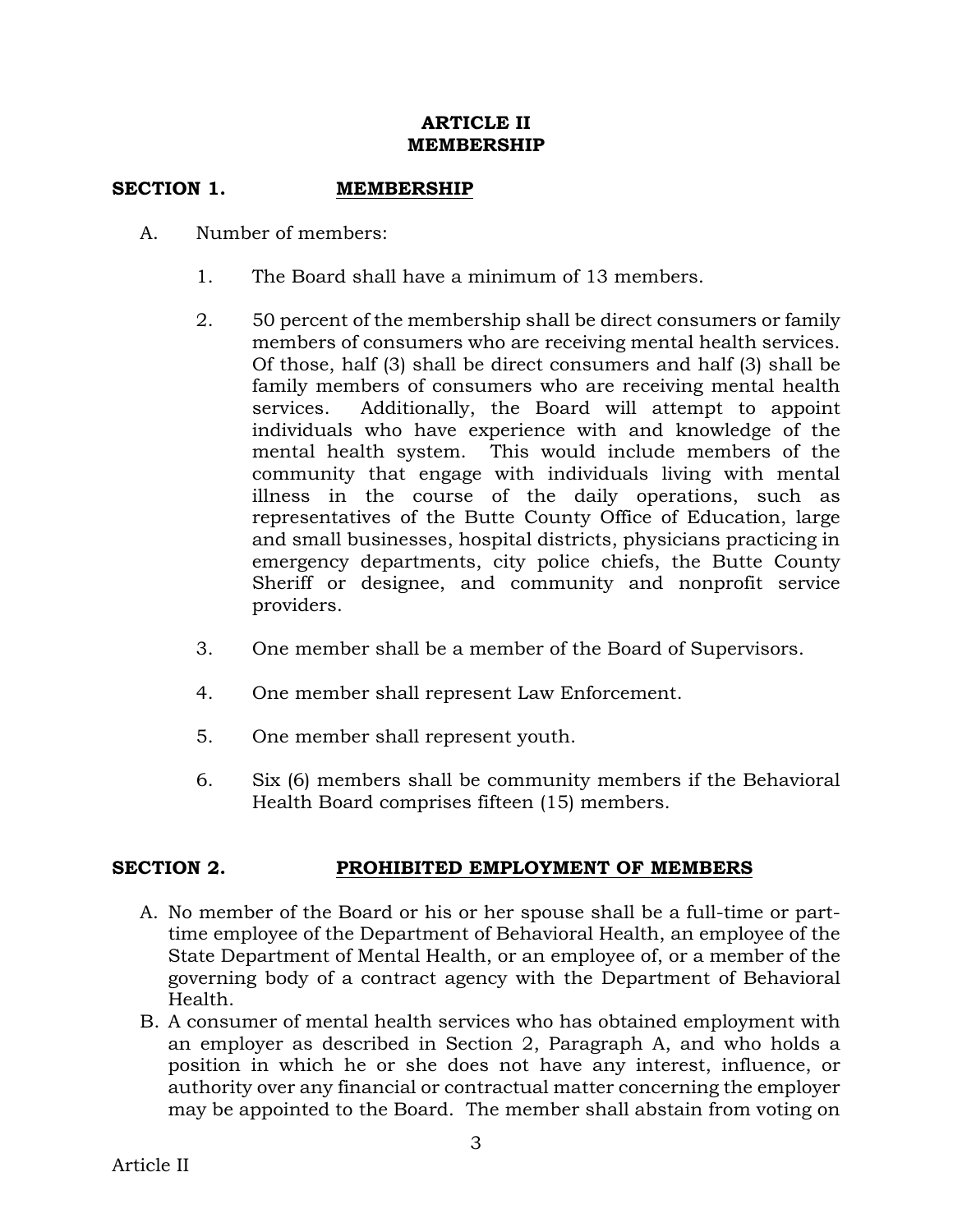any financial or contractual issue concerning his or her employer that may come before the Board.

# **SECTION 3. DEMOGRAPHIC EQUITY**

The composition of the Board shall represent the demographics of the County as a whole, to the extent feasible.

# **SECTION 4. TERM OF MEMBERSHIP**

- A. The term of each member of the Board shall be for a period of three (3) years to generally expire on December 31 of the appropriate year. The youth representative shall serve for one (1) year. One-third of the terms shall expire each year.
- B. No member shall serve more than two (2) consecutive three-year appointments with the exception that if a member has been appointed to a partial term, he/she may then be appointed to two full three-year terms. When one year has elapsed following a former member's service on the Board, of whatever duration that service was, he/she again becomes eligible for appointment.

# **SECTION 5. VACANCIES**

A vacancy on the Board shall be filled by appointment by the Butte County Board of Supervisors.

# SECTION 6. **ATTENDANCE**

Any member of the Board who is absent for four (4) regular meetings, within a twelve (12) month period, will be reviewed by the Executive Committee. After reviewing the member's overall participation, the Executive Committee will make a recommendation to the full Board. If the recommendation is to drop the member from the Board and the full Board votes to remove the member, the Board of Supervisors shall receive prompt notification of the vacancy.

*Note: If a member is dropped from membership, he/she may petition the Executive Committee for reconsideration within thirty (30) days of being dropped. Consideration of the petition will be based upon submission of a written request and a commitment to resume full participation upon the member's return to the Board. The full Board must approve any reinstatement recommendations.*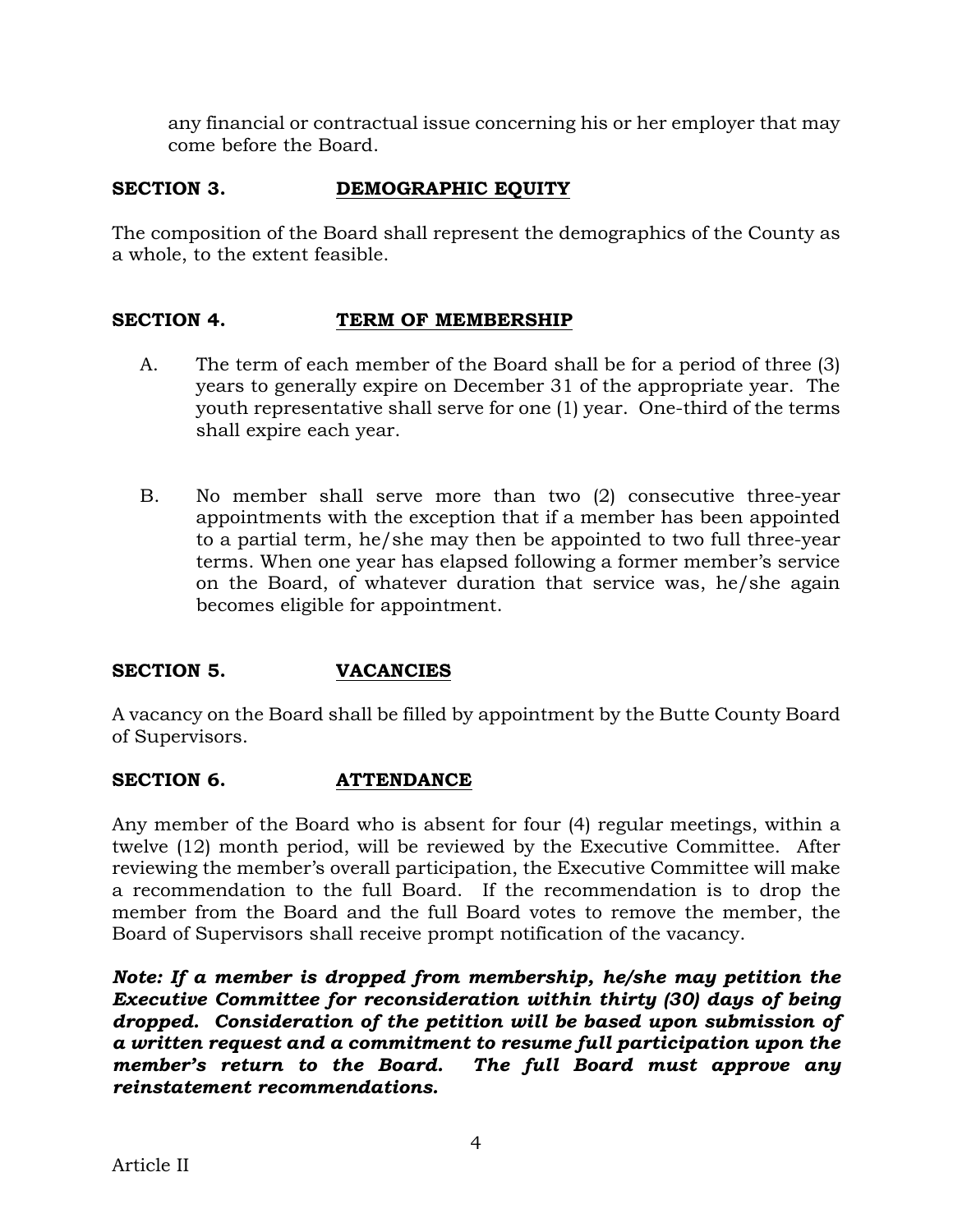### **SECTION 7. LEAVE OF ABSENCE**

The Chair may grant a Board member a leave of absence, not to exceed four (4) consecutive regular monthly Board meetings. To grant such a leave, the Chair shall announce it at a Board meeting. The leave may become effective at the meeting at which it is announced. The leave waives the limitation on absences stated in Section 6 of this article.

### **SECTION 8. ABSTAINING FROM VOTING**

Members of the Board shall abstain from voting on any issue in which the member has a financial interest as defined in Section 87103 of the Government Code.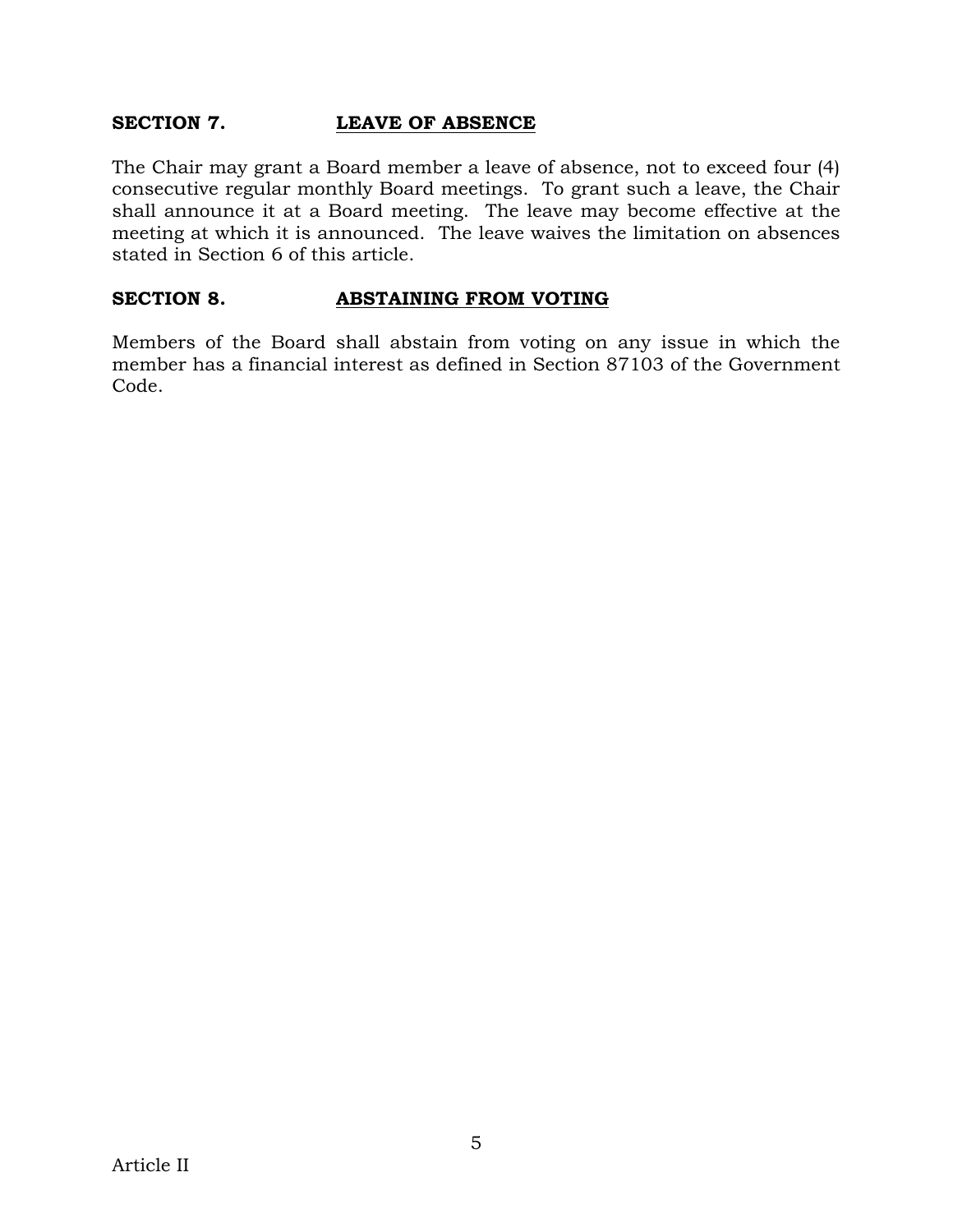## **ARTICLE III OFFICERS**

# **SECTION 1. CHAIR AND VICE-CHAIR**

The officers of this Board shall be a Chair and Vice Chair.

## **SECTION 2. ELECTION**

At the regular November meeting, the Board shall elect members to these offices. Nominations shall be submitted by the Nominating Committee, appointed by the Chair and approved by the Board at the regular October meeting, or be made from the floor. For a period of ten (10) days following the October meeting, any Board member may submit names to the Nominating Committee. Voting shall be by ballot.

## **SECTION 3. TERM OF OFFICE**

The term of office for the officers of this Board shall be for one (1) calendar year or remaining portion thereof. No member shall hold the office of Chair or Vice-Chair for more than two (2) full consecutive terms. The Chair, or Vice-chair, may petition the full Board for an additional 1-year term with approval by the Full Board.

### **SECTION 4. VACANCY**

On resignation of the Chair, the Vice-Chair shall become the Chair of this Board. An election shall then be held among the remaining members of this Board to fill the vacant office of Vice-Chair. This same procedure shall apply if the Vice-Chair resigns.

### **SECTION 5. DUTIES OF CHAIR**

The Chair shall preside at all meetings of this Board, prepare the Board meeting agenda and perform duties consistent with the procedures outlined herein. The Chair shall be in consultation with the Department of Behavioral Health Director.

# **SECTION 6. DUTIES OF VICE-CHAIR**

In the absence of the Chair, or in the case of the inability of the Chair to act, the Vice-Chair shall assume the duties of the Chair.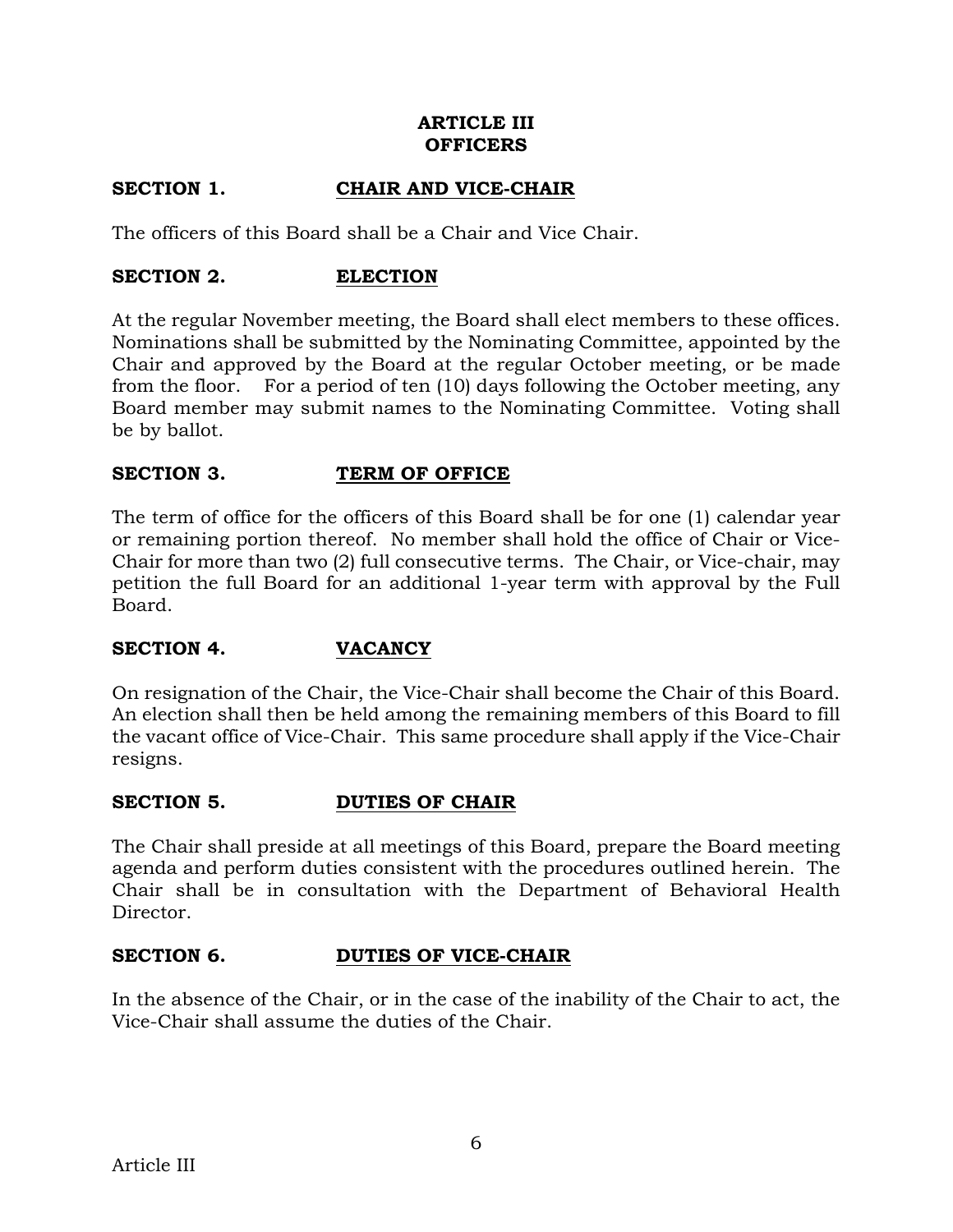### **SECTION 7. TEMPORARY CHAIR**

In the absence of, or inability to act of both the Chair and the Vice-Chair, the members shall, by an action duly entered in their minutes, elect one of their members to act as temporary Chair.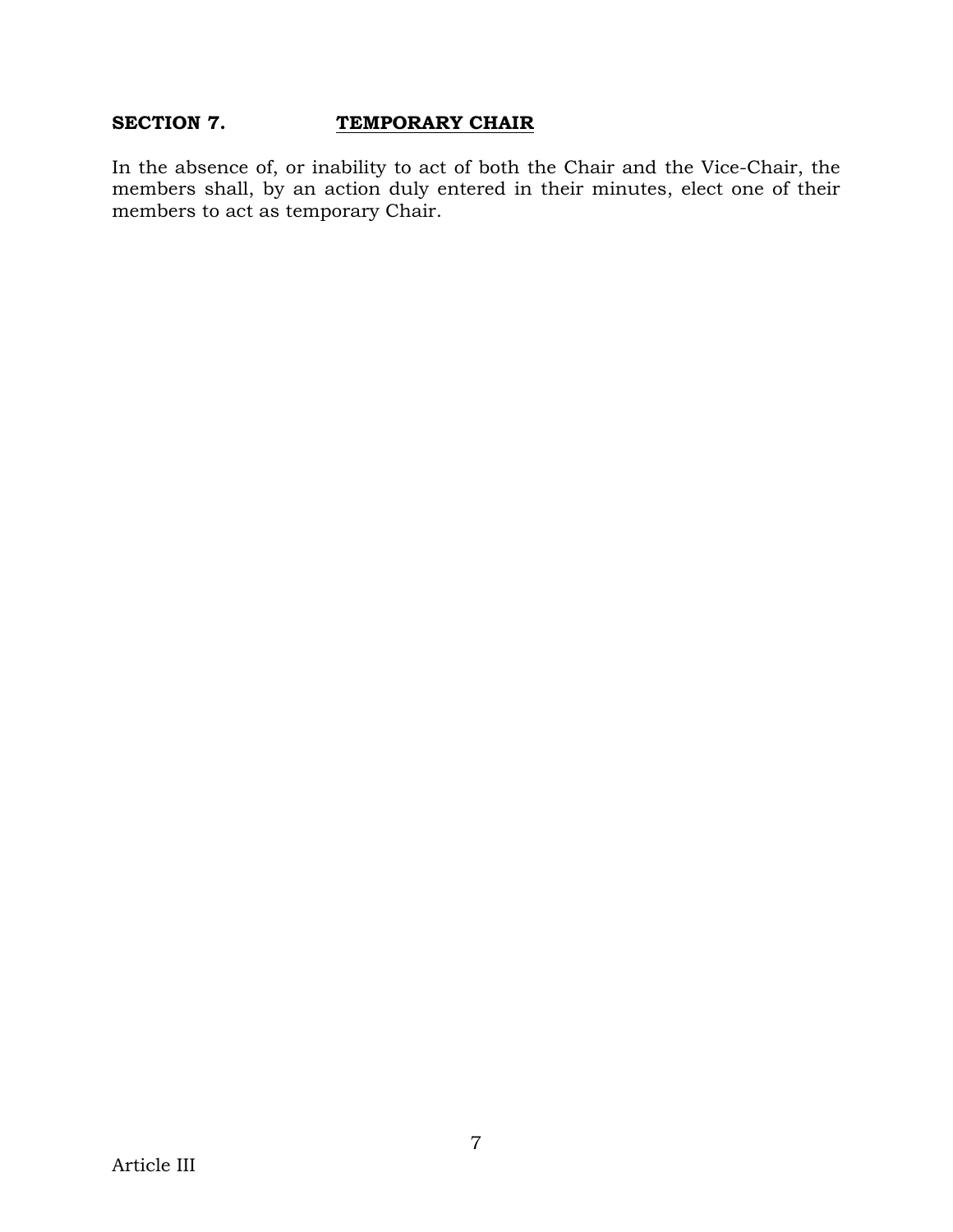### **ARTICLE IV COMMITTEES**

### SECTION 1. **EXECUTIVE COMMITTEE**

The executive committee shall be composed of the Chair, Vice-Chair, most recent outgoing chair, a designated consumer Board member.

#### **SECTION 2. OTHER COMMITTEES**

The Chairperson, with the approval of the Board, may appoint Standing/ Ad Hoc Committees.

#### **SECTION 3. MEMBERSHIP REQUIREMENT**

Each member of the Board will be asked to serve on one of the Standing/ Ad Hoc Committees. The committees will choose one member to serve as Chair. Each Standing/Ad Hoc Committee will report back to the Board at every scheduled monthly meeting.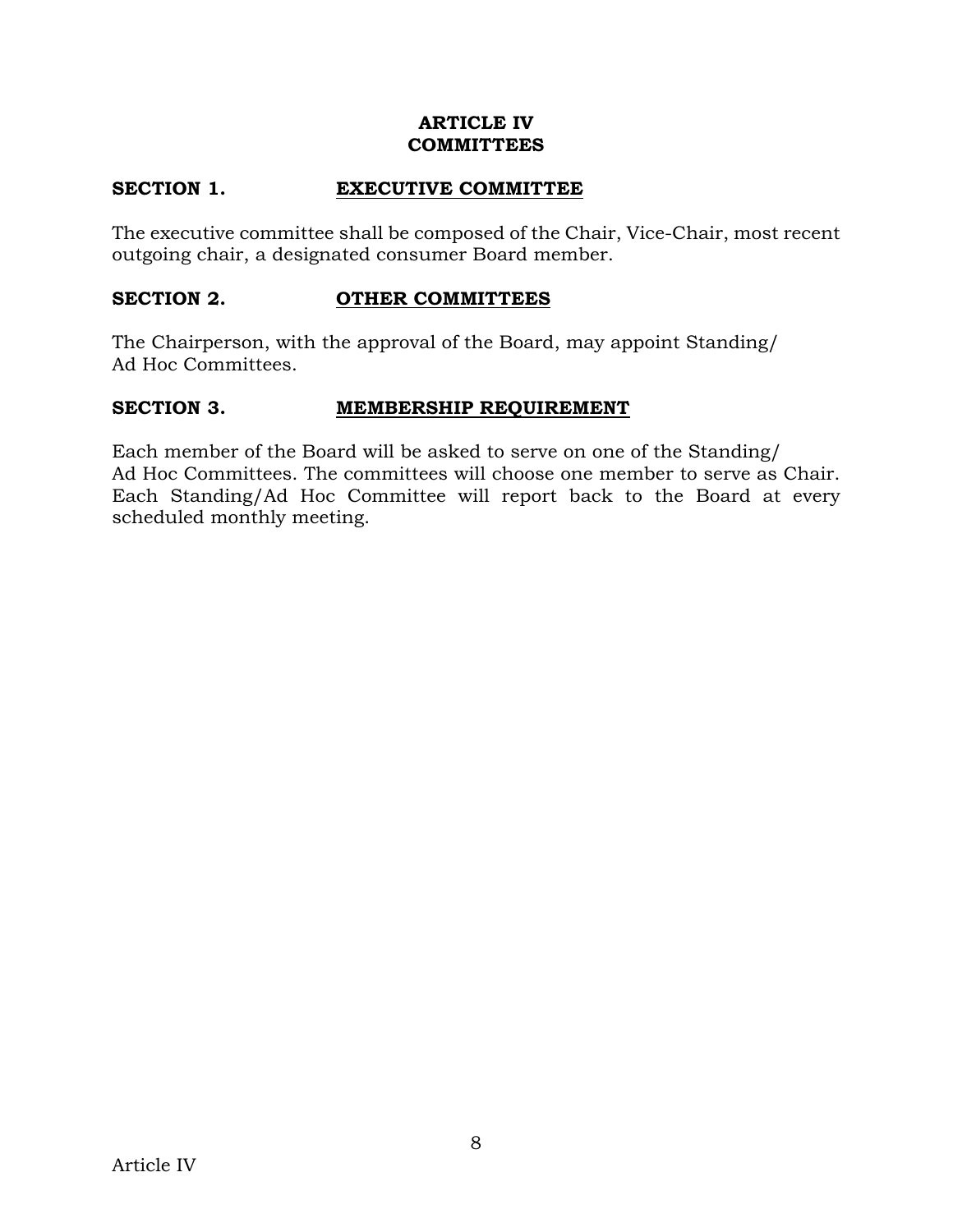### **ARTICLE V MEETINGS**

# **SECTION 1. REGULAR MEETINGS**

Regular meetings of this Board shall be held monthly on the third Wednesday of the month at 3:00 p.m., unless otherwise previously noticed. In the absence of the Vice-chair, the Chair may designate another member to assist with the conducting of the meeting.

### **SECTION 2. ADJOURNED MEETINGS**

Any meeting may be adjourned for good cause. The meeting can reconvene at a later date, but must be scheduled before the next scheduled monthly meeting.

### **SECTION 3. SPECIAL MEETINGS**

Special meetings of this Board may be called at any time by the Chair or by a majority of the members of this Board. The notice of the special meeting shall specify the time, place and business to be transacted. No other business shall be acted upon.

#### **SECTION 4. PLACE OF MEETINGS**

Meetings shall be held at a Butte County Behavioral Health facility. The place of the meeting may be alternately designated by the Chair.

### **SECTION 5. QUORUM FOR MEETING** *(5604.5 (c) of the W&I Code)*

A quorum is one (1) person more than one-half of the appointed members. If an odd number is appointed, a quorum will be considered as if there is one (1) more than one-half of the actual number of members. (Example: 11-member board would need 7 members to constitute a quorum)

### **SECTION 6. OPEN MEETINGS**

All meetings of this Board and standing committees shall be open to the public. All persons shall be permitted to attend any meetings of this Board except Executive Sessions as provided by law. Notice of time and place of all meetings shall be publicized. In accordance with the Brown Act the agenda(s) will be posted in such places as designated by the Board at least seventy-two (72) hours prior to any meeting.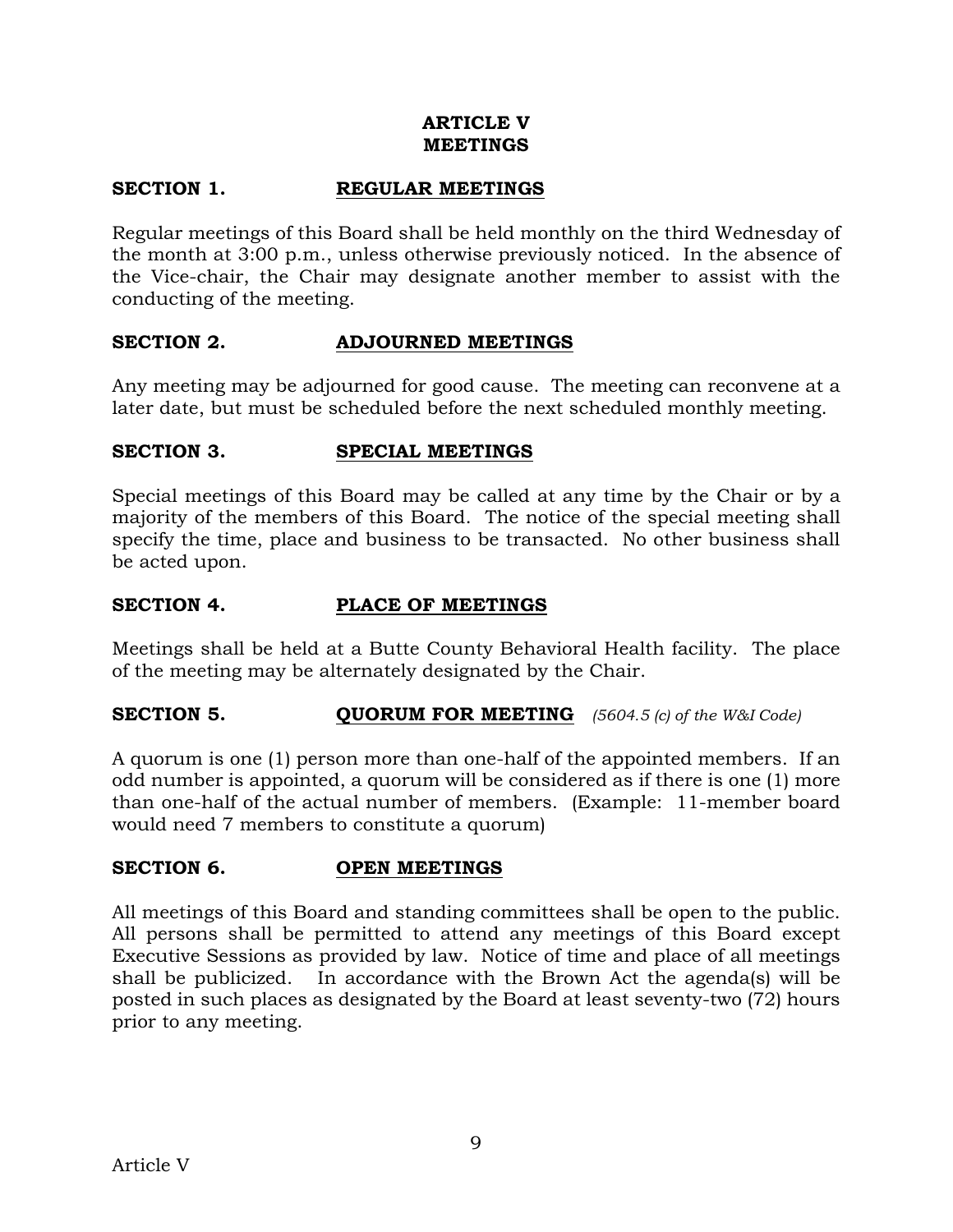## **SECTION 7. RULES OF ORDER & MEMBER CONDUCT**

Meetings of this Board shall be governed by the authority of Robert's Rules of Order. The Chair, assisted by the Vice-chair, shall conduct the meetings of the Behavioral Health Board (BHB) consistent with the requirements of California's Open Meeting Law, the Ralph M. Brown Act, contained in section 54950 et seq. of the Government Code.

**Board members are required to conduct themselves in a manner befitting their position, including, but not limited to, the following:** 

- **Punctual meeting attendance with notice given for planned absences.**
- **To not be under the influence of alcohol or other controlled substances during Board meetings.**
- **Dressed in an appropriate and non-offensive manner (ex., no obscene or vulgar messaging on T-shirts.**
- **Comply with Robert's Rules of Order, utilizing appropriate and non-offensive language at all times.**
- **Interact with Board and community members as well as Department staff in a civilized and respectful manner.**

**Board members who engage in unacceptable behavior will be dismissed from the Board meeting.** 

### **SECTION 8. EXECUTIVE SESSION**

The Chair, Vice-Chair or any member of the Board can request a closed session for the purpose of pending litigation, a personnel matter, or any other matter as provided by law.